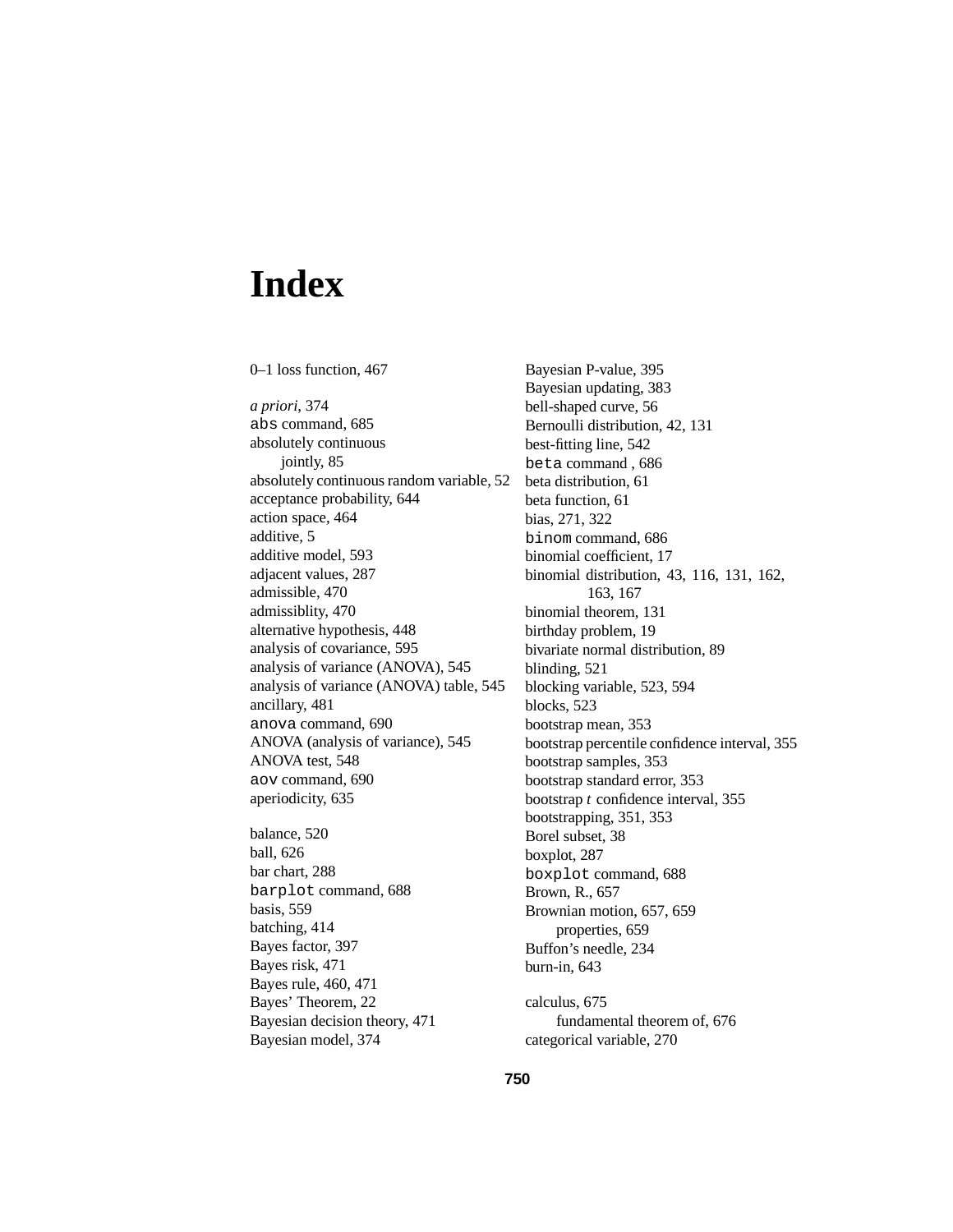Cauchy distribution, 61, 240 Cauchy–Schwartz inequality, 186, 197 cause–effect relationship, 516 cbind command, 698 cdf inverse, 120 cdf (cumulative distribution function), 62 ceiling command, 685 ceiling (least integer function), 296 census, 271 central limit theorem, 215, 247 chain rule, 676 characteristic function, 169 Chebychev's inequality, 185 Chebychev, P. L., 2 chi-squared distribution, 236 chi-squared goodness of fit test, 491 chi-squared statistic, 491 chi-squared $(n)$ , 236  $\chi^2(n)$ , 236 chisq command, 686 chisq.test command, 688 classification problems, 267 coefficient of determination  $(R^2)$ , 546 coefficient of variation, 267, 360 combinatorics, 15 complement, 7, 10 complement of B in A, 7 complementing function, 315 completely crossed, 522 completeness, 438 composite hypothesis, 466 composition, 676 conditional density, 96 conditional distribution, 94, 96 conditional expectation, 173 conditional probability, 20 conditional probability function, 95 conditionally independent, 184 confidence interval, 326 confidence level, 326 confidence property, 326 confidence region, 290 confounds, 517 conjugate prior, 422 consistency, 325

consistent, 200, 325 constant random variable, 42 continuity properties, 28 continuous random variable, 51–53 continuous-time stochastic process, 658, 666 control, 254 control treatment, 521 convergence almost surely , 208 in distribution, 213 in probability, 204, 206, 210, 211, 246 with probability 1, 208, 210, 211, 246 convolution, 113 correct action function, 464 correction for continuity, 219, 358 correlation, 89, 156 cos command, 685 countably additive, 5 counts, 102 covariance, 152, 153 covariance inequality, 440 Cramer–Rao inequality, 441 Cramer–von Mises test, 495 craps (game), 27 credible interval, 391 credible region, 290 critical value, 446, 448 cross, 587 cross-ratio, 537 cross-tabulation, 687 cross-validation, 496 cumulative distribution function joint, 80 properties of, 63 cumulative distribution function, (cdf), 62 data reduction, 303 decision function, 467 decision theory model, 464 decreasing sequence, 28 default prior, 425 degenerate distribution, 42, 131 delta theorem, 351 density

conditional, 96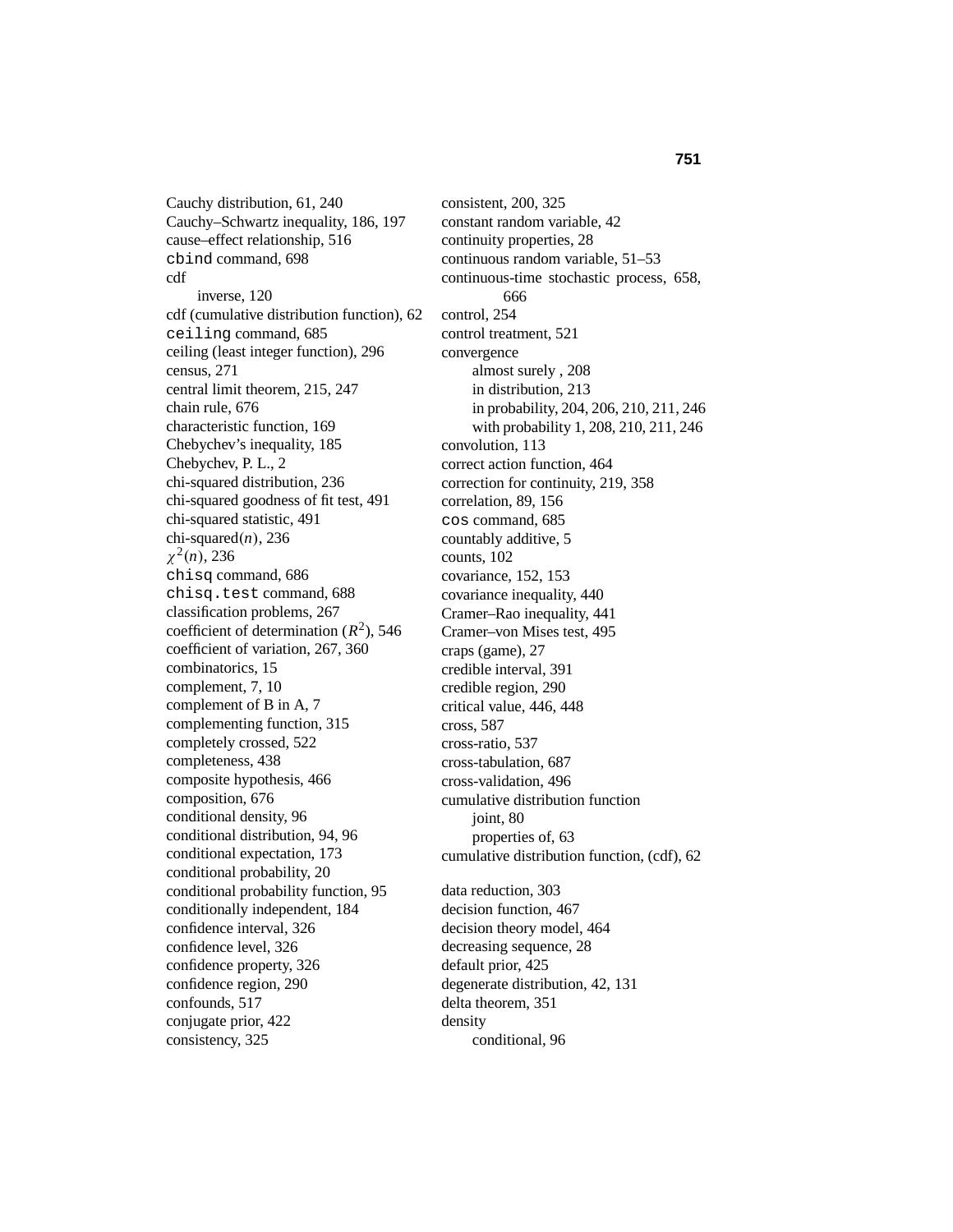### **752**

proposal, 646 density function, 52 joint, 85 density histogram function, 274 derivative, 675 partial, 678 descriptive statistics, 282 design, 519 det command, 698 diag command, 698 diffusions, 661 Dirichlet distribution, 93 discrepancy statistic, 480 discrete random variable, 41 disjoint, 5 distribution *F*, 241 *t*, 239 Bernoulli, 42, 131 beta, 61 binomial, 43, 116, 131, 162, 163, 167 Cauchy, 61 chi-squared, 236 conditional, 94, 96 degenerate, 42, 131 exponential, 54, 61, 142, 165, 166 extreme value, 61 gamma, 55, 116 geometric, 43, 132 hypergeometric, 47 joint, 80 Laplace, 61 log-normal, 79 logistic, 61 mixture, 68 negative-binomial, 44, 116 normal, 57, 89, 116, 142, 145, 234 Pareto, 61 point, 42 Poisson, 45, 132, 162, 164 proposal, 644 standard normal, 57 stationary, 629 uniform, 7, 53, 141, 142 Weibull, 61 distribution function, 62

joint, 80 properties of, 63 distribution of a random variable, 38 distribution-free, 349 Doob, J., 2, 37 double 'til you win, 618 double blind, 521 double expectation, 177 double use of the data, 507 doubly stochastic matrix, 631, 632 drift, 662 dummy variables, 578 ecdf command, 688 Ehrenfest's urn, 625 empirical Bayesian methods, 423 empirical distribution function, 271 empty set, 5 error sum of squares (ESS), 545 error term, 516 ESS (error sum of squares), 545 estimation, 290 estimation, decision theory, 465 estimator, 224, 434 event, 5 exact size  $\alpha$  test function, 449 exp command, 686 expectation, 173 expected value, 129, 130, 141, 191 linearity of, 135, 144, 192 monotonicity of, 137, 146, 192 experiment, 518 experimental design, 520 experimental units, 519 exponential distribution, 54, 142, 165, 166 memoryless property of, 61 extrapolation, 543 extreme value distribution, 61

#### *F*, 62

f command, 686 *F* distribution, 241 *FX* , 62  $F_X(a^-)$ , 63  $f_X$ , 59 *F*(*m*, *n*), 241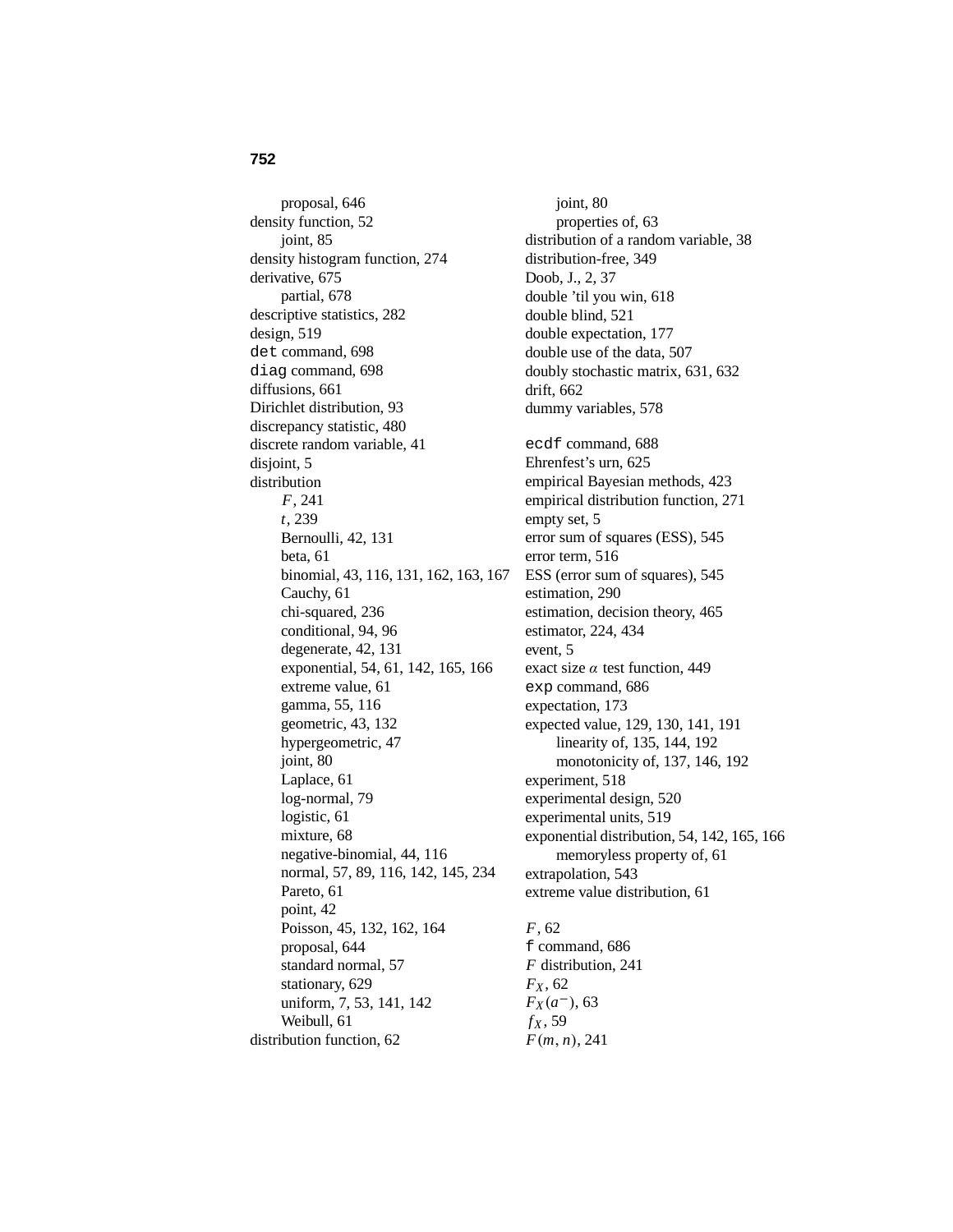*F*-statistic, 546 factor, 519 factorial, 16, 677 fair game, 617 family error rate, 581 Feller, W., 2, 37 Fermat, P. de, 2 finite sample correction factor, 280 first hitting time, 618 Fisher information, 365 Fisher information matrix, 372 Fisher signed deviation statistic, 363 Fisher's exact test, 484 Fisher's multiple comparison test, 581 fitted values, 560 floor command, 685 floor (greatest integer function), 119 for command, 691 fortune, 615 frequentist methods, 374 frog, 626, 641 function Lipschitz, 665 fundamental theorem of calculus, 676 gambler's ruin, 618 gambling, 615 gambling strategy double 'til you win, 618 gamma command (function), 685 gamma command (distribution), 686 gamma distribution, 55, 116 gamma function, 55 γ -confidence interval, 326 generalized hypergeometric distribution, 51 indicator function, expectation, 131 generalized likelihood ratio tests, 455 generating function characteristic function, 169 moment, 165 probability, 162 geom command, 686 geometric distribution, 43, 132 geometric mean, 200 Gibbs sampler, 647 Gibbs sampling, 413 glm command, 690

greatest integer function (floor), 119 grouping, 274 Hall, Monty, 27, 28 hierarchical Bayes, 424 higher-order transition probabilities, 628 highest posterior density (HPD) intervals, 392 hist command, 687 hitting time, 618 HPD (highest posterior density) intervals, 392 hyper command, 686 hypergeometric distribution, 47 hyperparameter, 422 hyperprior, 424 hypothesis assessment, 290, 332 hypothesis testing, 446 hypothesis testing, decision theory, 466 i.i.d. (independent and identically distributed), 101 identity matrix, 560 if command, 691 importance sampler, 233 importance sampling, 233 improper prior, 425 inclusion–exclusion, principle of, 11, 13 increasing sequence, 28 independence, 24, 98, 101, 137 pairwise, 24 independent and identically distributed (i.i.d.), 101 indicator function, 35, 210 individual error rate, 581 inequality Cauchy–Schwartz, 186, 197 Chebychev's, 185 Jensen's, 187 Markov's, 185 inference, 258 infinite series, 677 information inequality, 441 initial distribution, 623 integral, 676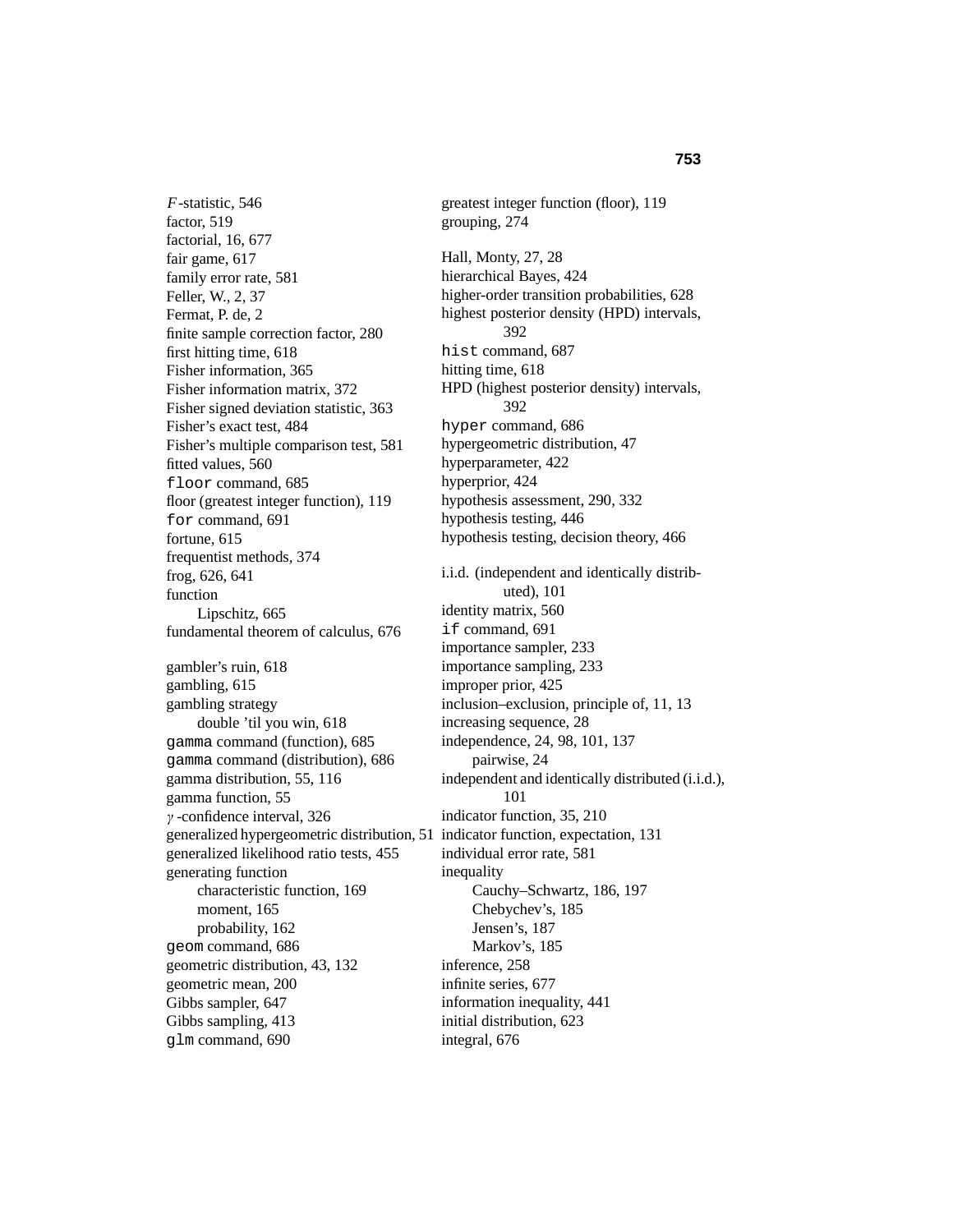#### **754**

intensity, 666 interaction, 522, 587 intercept term, 562 interpolation, 543 interquartile range (IQR), 286 intersection, 7 inverse cdf, 120 inverse Gamma, 380 inverse normalizing constant, 376 inversion method for generating random variables, 121 IQR (interquartile range), 286 irreducibility, 634

Jacobian, 110 Jeffreys' prior, 426 Jensen's inequality, 187 joint cumulative distribution function, 80 joint density function, 85 joint distribution, 80 jointly absolutely continuous, 85

*k*-th cumulant, 173 Kolmogorov, A. N., 2 Kolmogorov–Smirnov test, 495 kurtosis statistic, 483

Laplace distribution, 61 large numbers law of, 206, 211 largest-order statistic, 104 latent variables, 414, 415 law of large numbers strong, 211 weak, 206 law of total probability, 11, 21 least integer function (ceiling), 296 least relative suprise estimate, 406 least-squares estimate, 538, 560 least-squares line, 542 least-squares method, 538 least-squares principle, 538 Lehmann–Scheffé theorem, 438 length command, 685 levels, 520 lgamma command, 685

likelihood, 298 likelihood function, 298 likelihood principle, 299 likelihood ratios, 298 likelihood region, 300 Likert scale, 279 linear independence property, 559 linear regression model, 558 linear subspace, 559 linearity of expected value, 135, 144, 192 link function, 603 Lipschitz function, 665 lm command, 689 location, 136 location mixture, 69 log command, 685 log odds, 603 log-gamma function, 383 log-likelihood function, 310 log-normal distribution, 79 logistic distribution, 61, 606 logistic link, 603 logistic regression model, 603 logit, 603 loss function, 465 lower limit, 287 ls command, 686 lurking variables, 518 macro, 700 MAD (mean absolute deviation), 469 margin of error, 329 marginal distribution, 82 Markov chain, 122, 623 Markov chain Monte Carlo, 643 Markov's inequality, 185 Markov, A. A., 2 martingale, 650 matrix, 559, 678 matrix inverse, 560 matrix product, 560 max command, 685 maximum likehood estimator, 308 maximum likelihood estimate (MLE), 308 maximum of random variables, 104 mean command, 688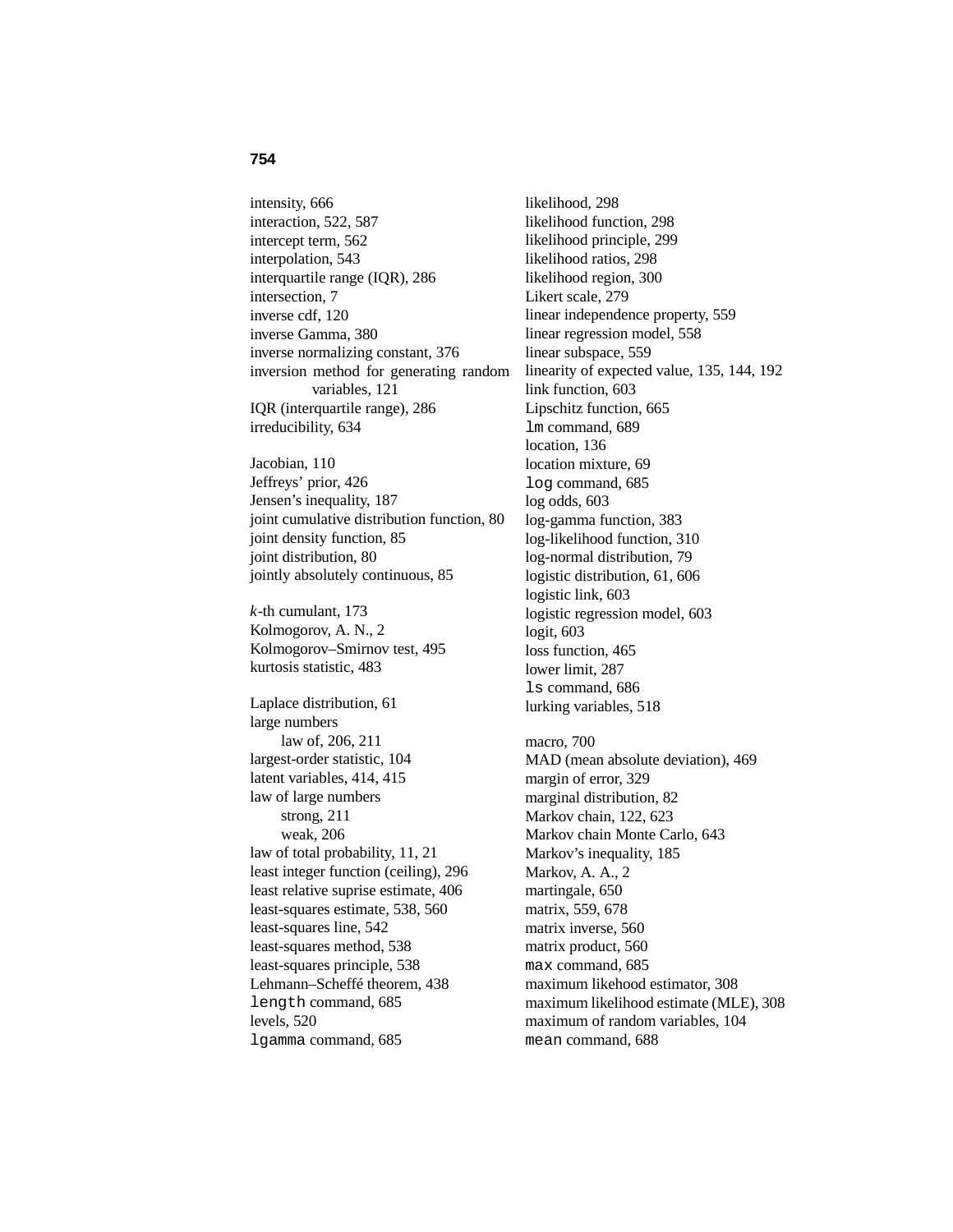mean absolute deviation (MAD), 469 mean value, 129, 130 mean-squared error (MSE), 321, 434, 469 measurement, 270 measuring surprise (P-value), 332 median, 284 median command, 688 memoryless property, 61 Méré, C. de, 2 method of composition, 125 method of least squares, 538 method of moments, 349 method of moments principle, 350 method of transformations, 496 Metropolis–Hastings algorithm, 644 min command, 685 minimal sufficient statistic, 304 minimax decision function, 471 Minitab, 699 mixture distribution, 68 location, 69 scale, 70 MLE (maximum likelihood estimate), 308 mode of a density, 260 model checking, 266, 479 model formula, 688 model selection, 464 moment, 164 moment-generating function, 165 monotonicity of expected value, 137, 146, 192 monotonicity of probabilities, 11 Monte Carlo approximation, 225 Monty Hall problem, 27, 28 MSE (mean-squared error), 321, 434, 469 multicollinearity, 515 multinomial coefficient, 18 multinomial distributions, 102 multinomial models, 302, 305 multiple comparisons, 510, 581 multiple correlation coefficient, 565 multiplication formula, 21 multiplication principle, 15 multivariate measurement, 271 multivariate normal, 500

*N*(0, 1), 57  $N(\mu, \sigma^2)$ , 57 NA (not available in R), 686 nbinom command, 686 ncol command, 698 negative-binomial distribution, 44, 116 Neyman–Pearson theorem, 450 noninformative prior, 425 nonrandomized decision function, 467 nonresponse error, 277 norm command, 686 normal distribution, 57, 89, 116, 142, 145, 234 normal probability calculations, 66 normal probability plot, 489 normal quantile plot, 489 normal score, 488 nrow command, 698 nuisance parameter, 338 null hypothesis, 332 observational study, 269 observed Fisher information, 364 observed relative surprise, 406 odds in favor, 397 one-sided confidence intervals, 347 one-sided hypotheses, 347 one-sided tests, 337 one-to-one function, 110 one-way ANOVA, 577 optimal decision function, 470 optimal estimator, 434 optional stopping theorem, 653 order statistics, 103, 284 ordered partitions, 17 orthogonal rows, 236 outcome, 4 outliers, 288 overfitting, 481  $p_X$ , 42 *p*-th percentile, 283 *p*-th quantile, 283 P-value, 332

paired comparisons, 585 pairwise independence, 24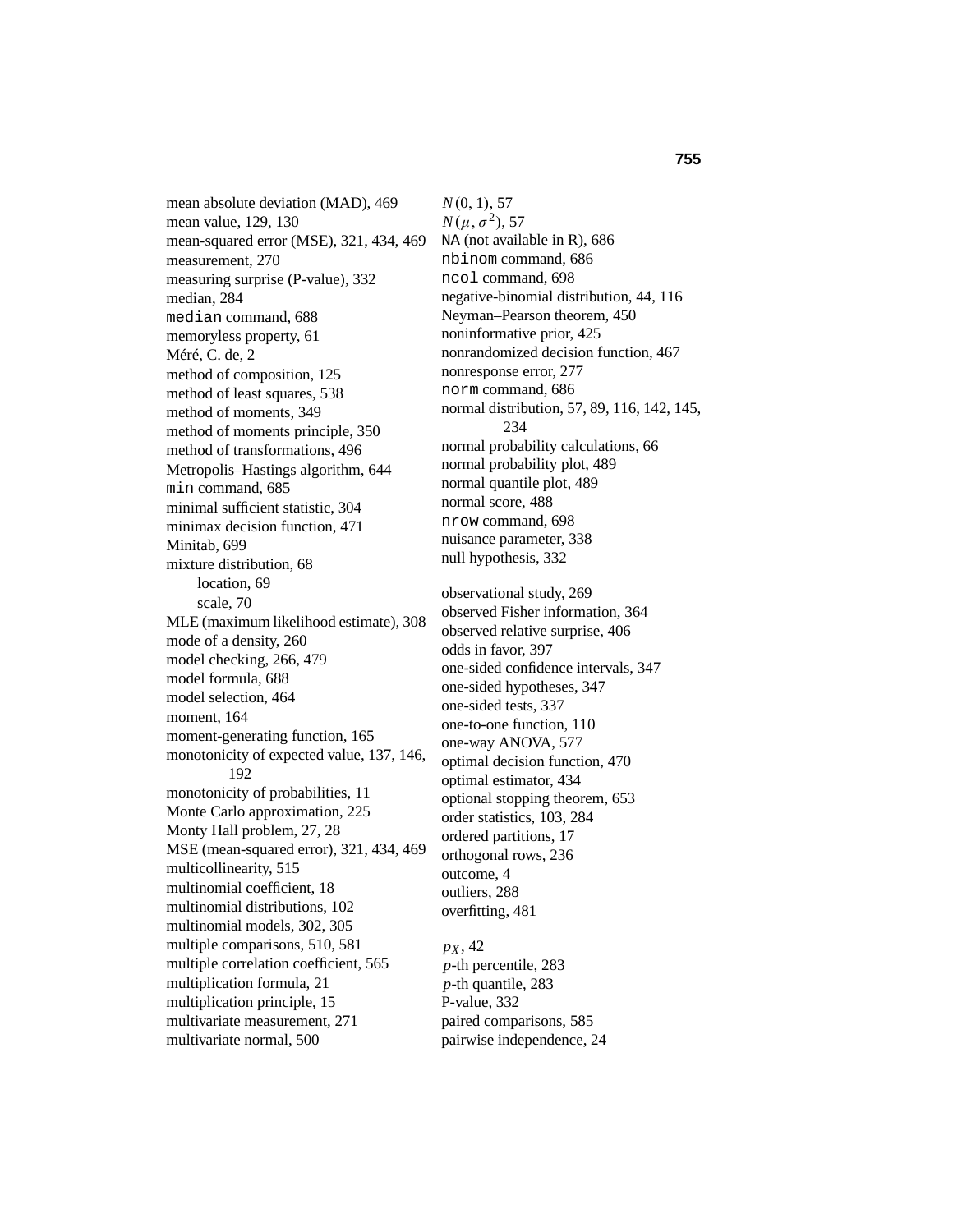#### **756**

parameter, 262 parameter space, 262 Pareto distribution, 61 partial derivative, 678 partition, 11 Pascal's triangle, 2, 632 Pascal, B., 2 pen, 626 percentile, 283 period of Markov chain, 635 permutations, 16 4, 66 *Pi* , 627 placebo effect, 521 plot command, 688 plug-in Fisher information, 366 plug-in MLE, 315 point distribution, 42 point hypothesis, 466 point mass, 42 pois command, 686 Poisson distribution, 45, 132, 162, 164 Poisson process, 50, 666 polling, 276 pooling, 593 population, 270 population cumulative distribution function, proposal distribution, 644 270 population distribution, 270 population interquartile range, 286 population mean, 285 population relative frequency function, 274 population variance, 285 posterior density, 376 posterior distribution, 376 posterior mode, 387 posterior odds, 397 posterior predictive, 400 posterior probability function, 376 power, 341 power function, 341, 449, 469 power transformations, 496 practical significance, 335 prediction, 258, 400 prediction intervals, 576 prediction region, 402

predictor variable, 514 principle of conditional probability, 259 principle of inclusion–exclusion, 11, 13 prior elicitation, 422 prior odds, 397 prior predictive distribution, 375 prior probability distribution, 374 prior risk, 471 prior–data conflict, 503 probability, 1 conditional, 20 law of total, 11, 21 probability function, 42 conditional, 95 probability measure, 5 probability model, 5 probability plot, 488 probability-generating function, 162 probit link, 603 problem of statistical inference, 290 process Poisson, 666 random, 615 stochastic, 615 proportional stratified sampling, 281 proposal density, 646 pseudorandom numbers, 2, 117 q command, 683 qqnorm command, 688 quantile, 283 quantile command, 688 quantile function, 120 quantiles, 284 quantitative variable, 270 quartiles, 284 queues, 50 quintile, 362 *R*+, 265 *R*<sup>2</sup> (coefficient of determination), 546 random numbers, 710 random process, 615 random variable, 34, 104

## absolutely continuous, 52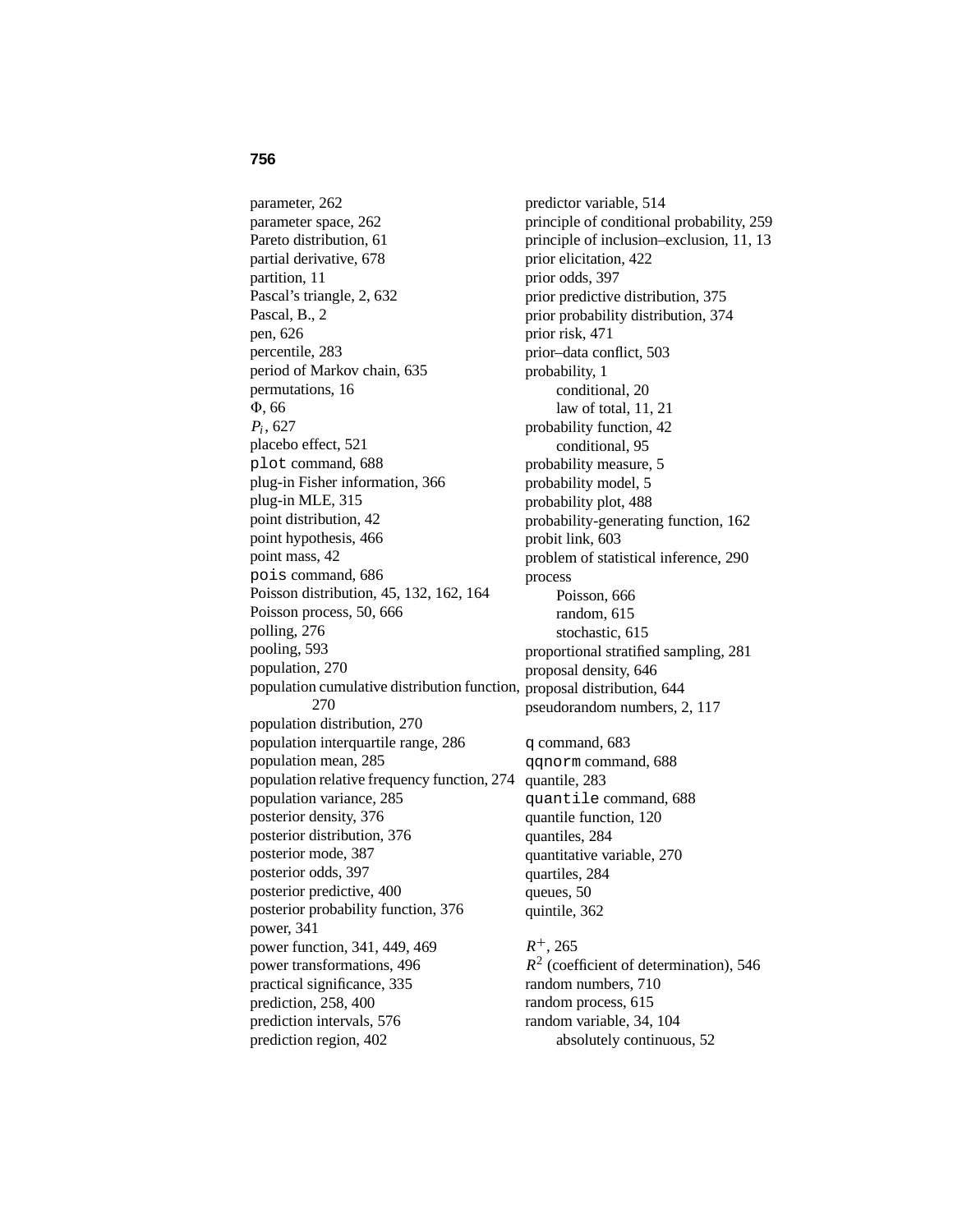constant, 42 continuous, 51–53 discrete, 41 distribution, 80 expected value, 129, 130, 141, 191 mean, 130 standard deviation, 150 unbounded, 36 variance, 149 random walk, 615, 616 on circle, 625 randomization test, 363 randomized block design, 594 rank command, 688 Rao–Blackwell theorem, 436 Rao–Blackwellization, 436 rate command, 686 rbind command, 698 reduction principles, 470 reference prior, 425 regression assumption, 515 regression coefficients, 541 regression model, 516, 540 regression sum of squares (RSS), 545 reject, 448 rejection region, 448 rejection sampling, 122, 125 related variables, 513 relative frequency, 2 γ -relative surprise region, 406 rep command, 684 reparameterization, 265 reparameterize, 309 repeated measures, 584 resamples, 353 resampling, 353 residual plot, 486 residuals, 481, 560 response, 4 response curves, 588 response variable, 514 reversibility, 632 right-continuous, 74 risk, 3 risk function, 467 rm command, 686

RSS (regression sum of squares), 545 sample, 101 sample command, 687 sample  $\alpha$ -trimmed mean, 355 sample average, 205 sample correlation coefficient, 190, 547 sample covariance, 190, 547 sample interquartile range  $IQR$ , 287 sample mean, 205, 266 sample median, 284 sample moments, 350 sample *p*-th quantile, 284 sample range, 361 sample space, 4 sample standard deviation, 286 sample variance, 221, 266, 286 sample-size calculation, 273, 340 sampling importance, 233 Monte Carlo, 122 rejection, 122, 125 sampling distribution, 199 sampling study, 273 sampling with replacement, 48 sampling without replacement, 47, 48 scale mixture, 70 scan command, 684 scatter plot, 542, 551 score equation, 310 score function, 310 sd command, 688 seed values, 492 selection effect, 271 series Taylor, 677 series, infinite, 677 set.seed command, 687 sign statistic, 357 sign test statistic, 357 simple hypothesis, 466 simple linear regression model, 540 simple random sampling, 271, 272 simple random walk, 615, 616 Simpson's paradox, 183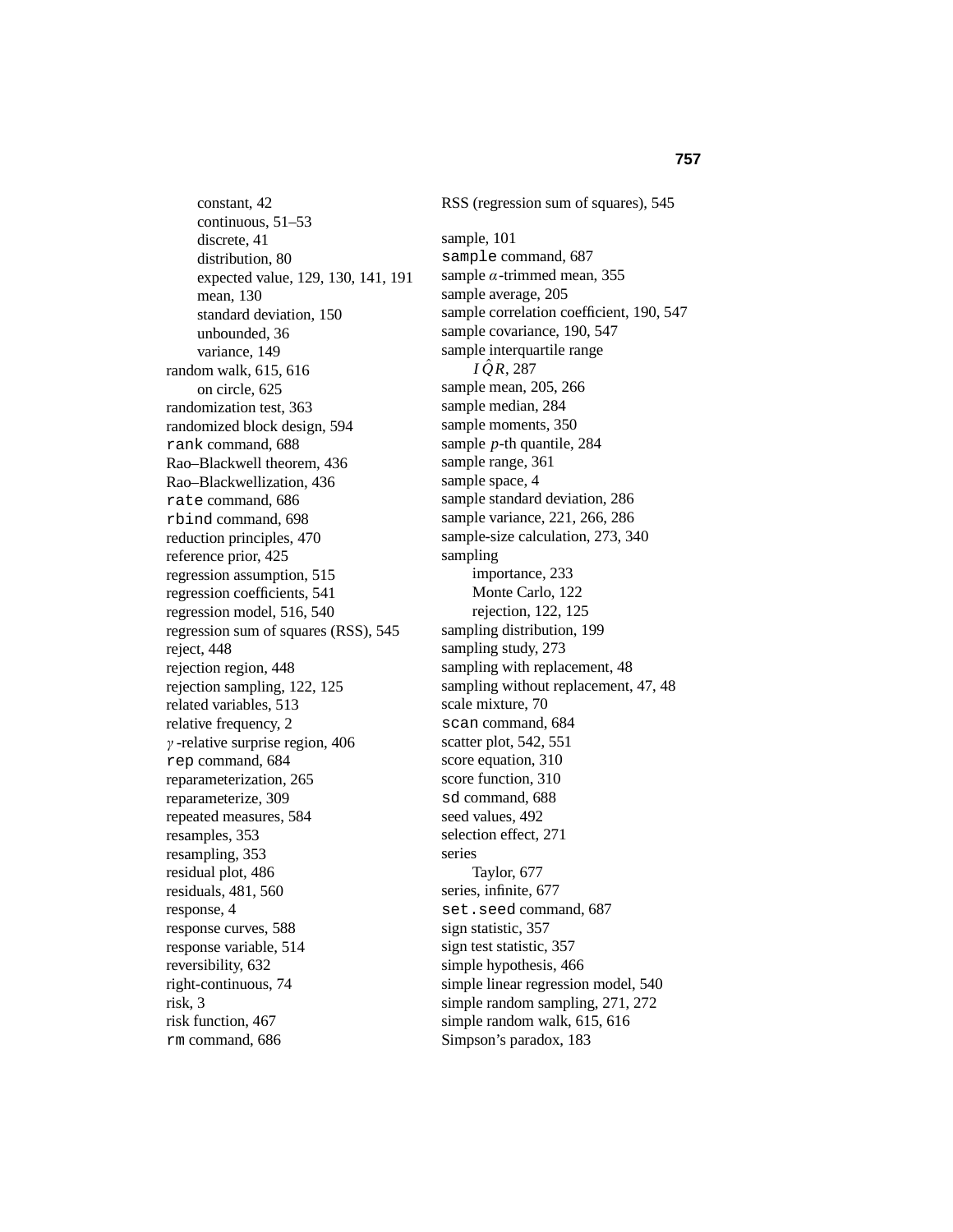sin command, 685 size  $\alpha$  rejection region, 448 size  $\alpha$  test function, 449 skewed skewness, 286 skewness statistic, 483 SLLN (strong law of large numbers), 211 smallest-order statistic, 104 solve command, 698 sort command, 688 source command, 691 sqrt command, 685 squared error loss, 466 St. Petersburg paradox, 133, 134, 141 standard bivariate normal density, 89 standard deviation, 150 standard error, 221, 325 standard error of the estimate, 323 standard normal distribution, 57 standardizing a random variable, 215 state space, 623 stationary distribution, 629 statistical inference, 262 statistical model, 262 statistical model for a sample, 263 statistically significant, 335 stochastic matrix, 624 doubly, 631, 632 stochastic process, 615 continuous-time, 658, 666 martingale, 650 stock prices, 662 stopping theorem, 653 stopping time, 652 stratified sampling, 281 strength of a relationship, 513 strong law of large numbers (SLLN), 211 Student(*n*), 239 subadditivity, 12 subfair game, 617 sufficient statistic, 302 sugar pill, 521 sum command, 685 summary command, 689

superfair game, 617 surprise (P-value), 332 survey sampling, 276 t command, 686 *t* distribution, 239 *t*(*n*), 239 *t*-confidence intervals, 331 *t*-statistic, 331 *t*-test, 337 t.test command, 688 table command, 687 tables binomial probabilities, 724  $\chi^2$  quantiles, 713 *F* distribution quantiles, 715 random numbers, 710 standard normal cdf, 712 *t* distribution quantiles, 714 tail probability, 259 tan command, 685 Taylor series, 677 test function, 449, 469 test of hypothesis, 332 test of significance, 332 theorem of total expectation, 177 total expectation, theorem of, 177 total probability, law of, 11, 21 total sum of squares, 544 training set, 496 transition probabilities, 623 higher-order, 628 transpose, 560 treatment, 520 two-sample *t*-confidence interval, 580 two-sample *t*-statistic, 580 two-sample *t*-test, 580 two-sided tests, 337 two-stage systems, 22 two-way ANOVA, 586 type I error, 448 type II error, 448 types of inferences, 289

UMA (uniformly most accurate), 460 UMP (uniformly most powerful), 449 UMVU (uniformly minimum variance unbiased), 437